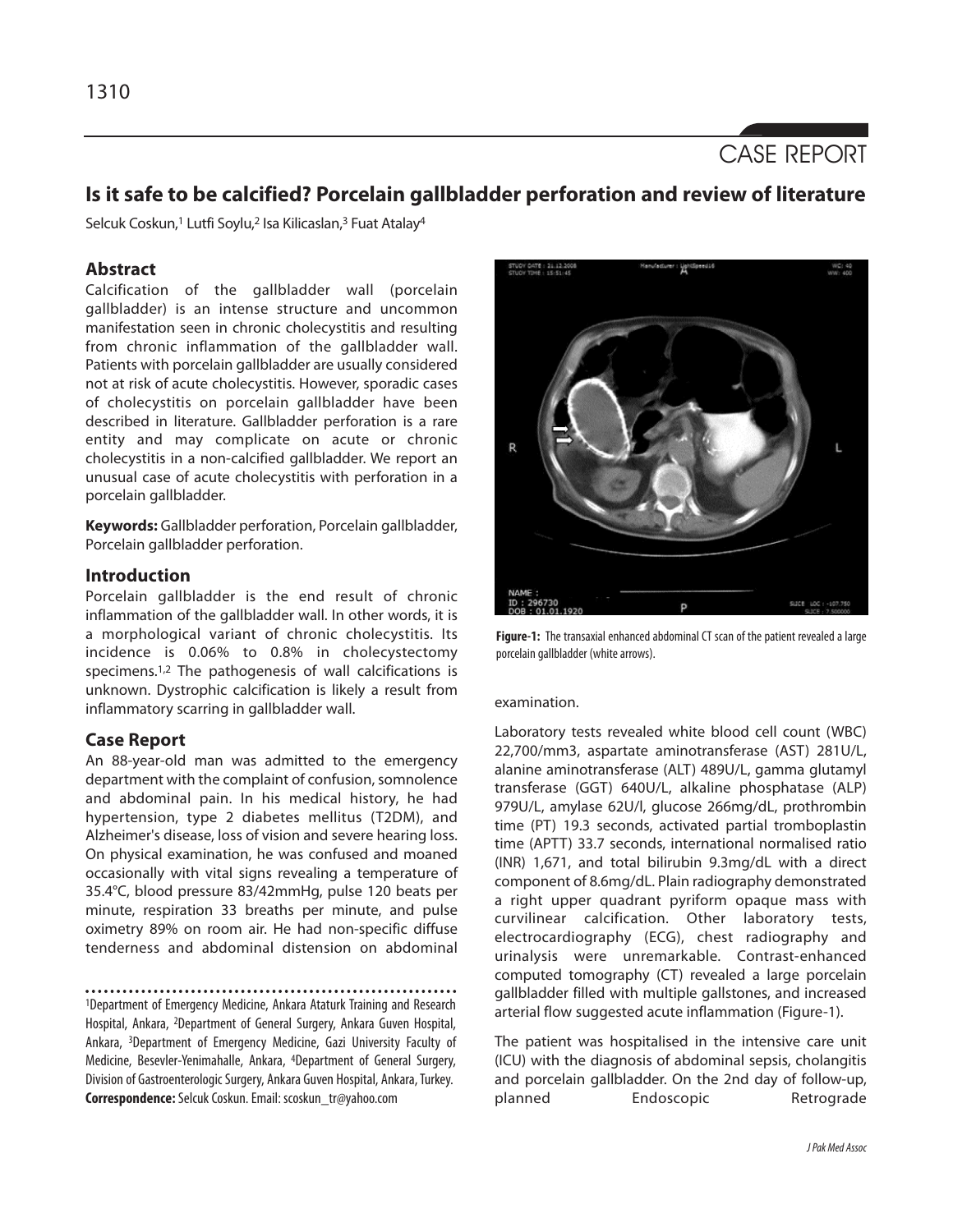

**Figure-2:** Photograph of the resected, large porcelain gallbladder specimen.

Cholangiopancreatography (ERCP) could not be performed due to patient's intolerance. On the 3rd day due to deterioration of patient's condition, emergency laparotomy was performed. In laparotomy, stained yellowish green free fluid in peritoneum and a tear over a necrotic area on the neck of the calcified gallbladder near the Hartmann's pouch were detected. Cultures were obtained, irrigation of peritoneum and cholecystectomy were performed. Pathological examination of the gallbladder confirmed the presence of a perforation of calcified gallbladder with no evidence of malignancy (Figure-2). E. coli was detected in bile culture. The postoperative recovery was uneventful. The patient was discharged after 6 weeks of follow-up.

## **Discussion**

Evaluation of geriatric patients is always difficult. Because of several factors, including a high frequency of coexisting disease, a variability of symptoms, accompanying cognitive impairment and the inability of some patients, it is difficult to acquire an accurate history, Therefore historical information and physical examination findings are often unreliable.3,4 In addition to general problems of elderly patients, our patient had communication problems due to Alzheimer's, as well as loss of hearing and vision. All these factors led to a delay in the diagnosis.

Several studies have reported the incidence of cholelithiasis to be greater than 50% in patients older than 70 years, and acute cholecystitis is the most common cause of acute abdominal disease in the elderly, ranging from 25% to 41% in various series.<sup>5</sup> Besides, 95% of patients with porcelain gallbladder have cholelithiasis and it is more frequent in women. In our case, the patient was male and in addition to cholelithiasis, cholecystitis, choledocholithiasis and sepsis were present.

Acute cholecystitis may lead to serious complications such as sepsis, pericholecystic abscess, or bilious peritonitis secondary to gallbladder perforation (GBP). Biliary tract disease is the most common indication for intraabdominal surgery in the elderly.<sup>5</sup> Biliary pathology accounts for nearly 25% of all suspected abdominal sepsis sources in the elderly. Moreover, perforation and abscess formation should be suspected in those patients with acute cholecystitis whose conditions deteriorate rapidly or who become increasingly toxic for unexplained reasons. In our case, due to the rapid deterioration and elevation of liver function tests (LFT), investigation of sepsis was headed to abdomen and in particular to biliary tract.

It can be difficult to distinguish porcelain gallbladder from entirely-filled cholelithiasis by ultrasonography. This differential diagnosis can be made with an abdominal radiograph, as was done in our case. The appearance on abdominal radiographs consists of tiny curvilinear calcifications in the right hypochondrium.

Approximately 8% to 12% of cases of acute cholecystitis result in GPB, carry a mortality rate of 20%.<sup>1,5</sup> The relations between the site and the type of GBP have not been elucidated yet. Niemeier, in 1934, classified free perforation of the gallbladder and generalised biliary peritonitis as acute or type I GBP, a localised peritonitis and pericholecystic abscess/collection as sub-acute or type II GBP, and cholecystoenteric fistula as chronic or type III GBP.<sup>6</sup> Acute or type I perforation was detected in our patient in the operating room.

The fundus of the gallbladder is the most common site of perforation because of its poor vascular supply.<sup>7</sup> In our case, the perforation site of the porcelain gallbladder was the neck of the gallbladder near the Hartmann's pouch, and it was an unexpected region for perforation. This condition may be fortuitous, or more likely due to the calcification pattern of the gallbladder. Typically, the ostium of the gallbladder is unaffected from calcification. Therefore, in our patient inflammation and ischaemia probably progressed in non-calcified area and eventually resulted in necrosis and perforation of the gallbladder.

Porcelain gallbladder can be classified into complete type and incomplete type. In the complete type, the gallbladder wall is completely replaced by dense fibrosis or calcification. In the incomplete type, calcification of the gallbladder wall is milder. On histopathological examination, multiple dense calcification layers were seen in non-perforated part of porcellain gallbladder. Contrarily, delaminated segments of calcification were detected around the perforation site. Infection had probably contributed to the formation of perforation.